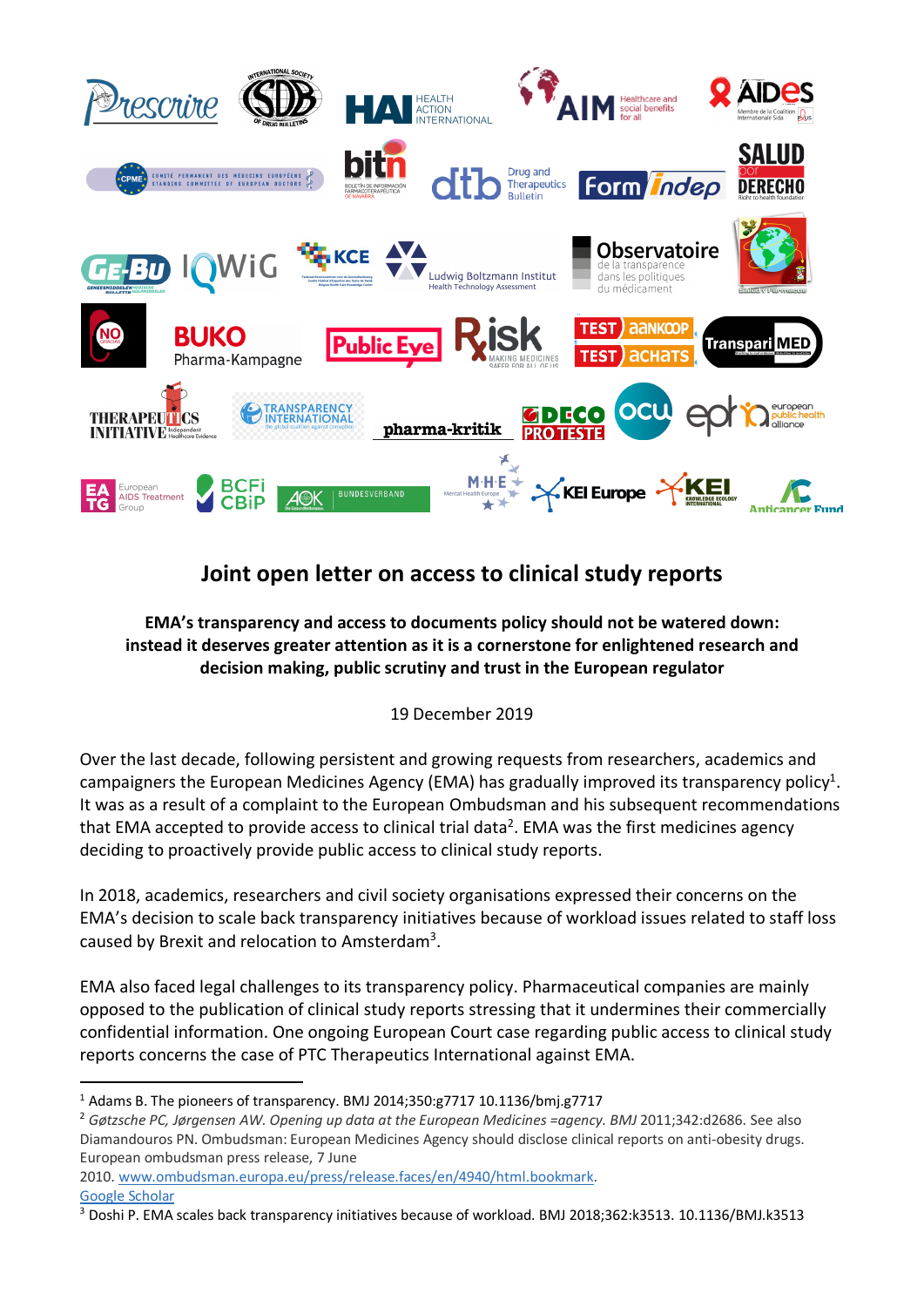In its judgment of 5 February 2018, the General Court upheld the EMA interpretation that clinical study reports in their entirety are not protected by a general presumption of confidentiality<sup>4</sup>. This Court judgment<sup>5</sup> is now under appeal. Researchers, civil society organisations as well as EMA are concerned by the opinion of the Advocate General Hogan<sup>6</sup> relating to this appeal procedure released on 11 September 2019<sup>7</sup>. The Advocate General considers that the disclosure of clinical study reports undermines companies' commercial interests. If followed by the Court in its final judgment expected by early 2020, this would represent a serious setback for the EMA transparency policy. It would also jeopardise and impede the right of access of the general public to clinical trial data and information. The Advocate General opinion and the underlying threat for clinical trial transparency was also recently debated at an event in the European Parliament in October<sup>8</sup>.

The organisations that have signed this joint letter are greatly concerned that the argument put forward by the Advocate General singularly focused on commercial and business considerations. One might even get the impression that the steps taken towards the development of a strengthened EMA transparency policy were based on misconception and misinterpretation of rules and laws. On the contrary, we consider this opinion ignores the background and motivations leading to a strengthened transparency policy being fundamental to ensure patient safety and allowing public scrutiny and duly considering public health and societal needs while enabling trust in and accountability of the regulator.

Clinical study reports include comprehensive information on the design, methods, analyses and results of clinical trials. Without any doubt, the publication and dissemination of clinical trial information improves transparency. Access to clinical study reports provides the opportunity for independent research and assessment of reporting and evaluation of bias, detailed evaluations of harms and adverse events, trial re-analyses and their integration in systematic reviews and metaanalyses<sup>9</sup>. Disclosure of clinical data and information, including clinical study reports, is literally of vital interest for patients, and also needed for healthcare professionals, researchers, HTA bodies, independent drug bulletins, healthcare payers, the global health community, the general interest and public health.

Full transparency - not secrecy - is the way forward!

## **Supporting organisations and researchers:**

- 1. Prescrire, France
- 2. AIDES, France
- 3. AIM International Association of Mutual Benefit Societies
- 4. Anticancer Fund, Belgium
- 5. AOK-Bundesverband, Germany
- 6. BIT Navarra, Spain
- 7. BUKO Pharma-Kampagne, Germany
- 8. CPME Standing Committee of European Doctors

 <sup>4</sup> Regulation No 1049/2001 Article 4(2) or (3) 5

http://curia.europa.eu/juris/document/document.jsf?text=&docid=199044&pageIndex=0&doclang=EN&mode=lst&dir= &occ=first&part=1&cid=4302249

<sup>6</sup> http://curia.europa.eu/juris/document/document.jsf?docid=217636&doclang=EN

<sup>7</sup> Coombes R European drug regulator fears return to days of data secrecy. BMJ 2019;367:l6133 10.1136/bmj.l6133

<sup>8</sup> https://haiweb.org/clinical-trial-transparency/

<sup>&</sup>lt;sup>9</sup> Ferran JM, Nevitt SJ, European Medicines Agency Policy 0070: an exploratory review of data utility in clinical study reports for academic research BMC Medical Research Methodology 2019 19:204